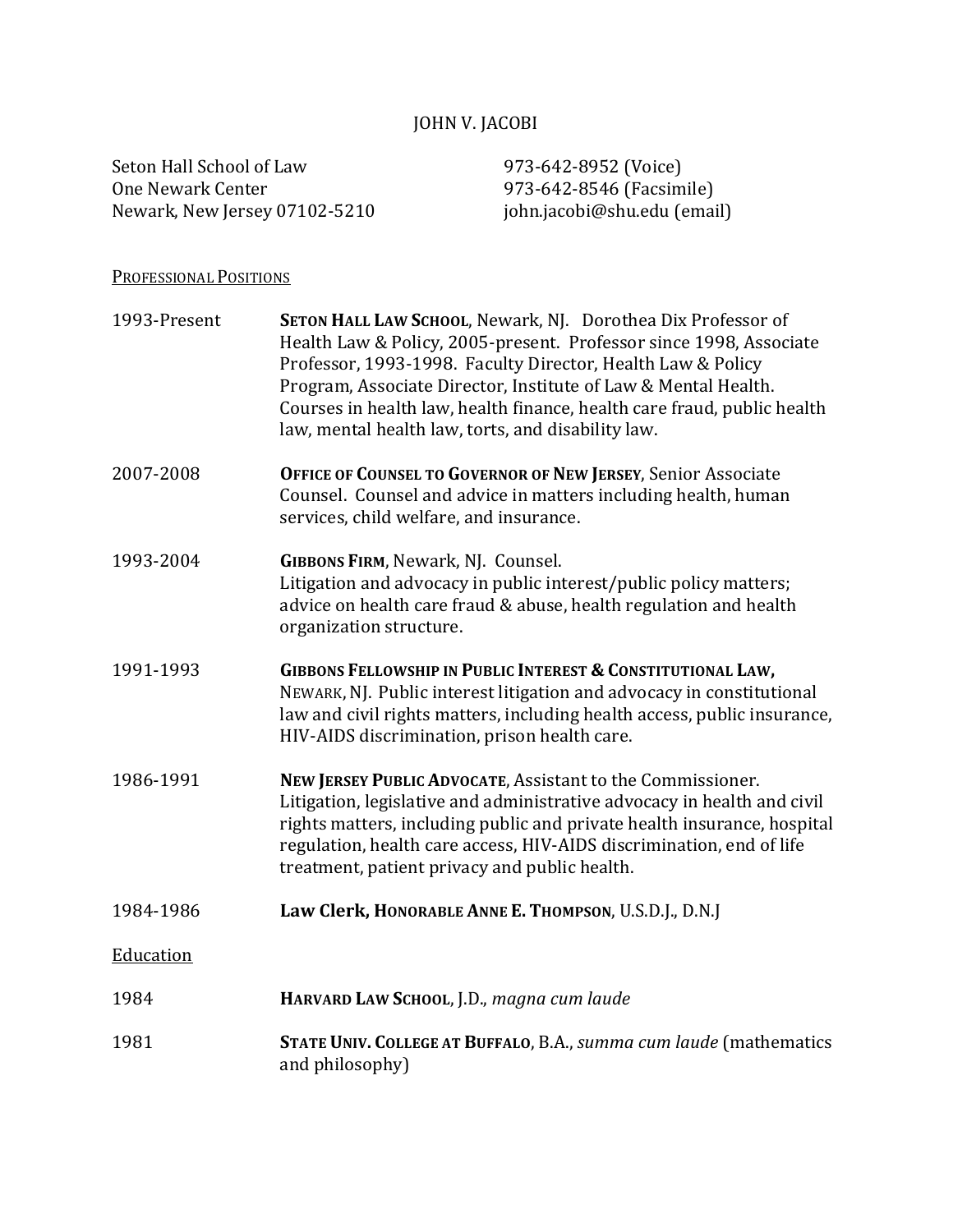### Publications

*Medicaid Evolution for the 21st Century,* KENTUCKY L. J.  $(2013)$  (in press)

*Active or Passive: The Role of a New Jersey Health Insurance Exchange,* RUTGERS CENTER FOR STATE HEALTH POLICY AND SETON HALL LAW CENTER FOR HEALTH & PHARMACEUTICAL LAW & POLICY, *available at* http://law.shu.edu/ProgramsCenters/HealthTechIP/HealthCenter/health-publications-enewsletters-brochures.cfm (2012)

*Implementing the Essential Health Benefits Requirement in New Jersey: Decision Points and Policy Issues,*  RUTGERS CENTER FOR STATE HEALTH POLICY AND SETON HALL LAW CENTER FOR HEALTH & PHARMACEUTICAL LAW & POLICY, *available at http://law.shu.edu/ProgramsCenters/HealthTechIP/HealthCenter/health-publications*enewsletters-brochures.cfm (with Greenwood and Ragone)(2012)

*High Utilizers of ED Services: Lessons for System Reform,* 20 ANNALS OF HEALTH LAW 35 (2011)

*Implementing Health Reform at the State Level: Access and Care for Vulnerable Populations,* 39 J. LAW, MEDICINE & ETHICS 69 (2011) (with Watson and Restuccia)

*Health Insurance Exchanges: Governance Issues for New Jersey,* RUTGERS CENTER FOR STATE HEALTH POLICY AND SETON HALL LAW CENTER FOR HEALTH & PHARMACEUTICAL LAW & POLICY, *available at* http://law.shu.edu/ProgramsCenters/HealthTechIP/HealthCenter/health-publications-enewsletters-brochures.cfm (2011)

*Chronic Care and Prevention: Evolution in Practice and Finance, 12 MARQUETTE ELDER ADVISORS J. 33 (2010)* 

*Professionalism and Protection: Disabled Lawyers and Ethical Practice* 69 U. PITTSBURGH L. REV. 567 (2008)

*Reform with a Patient Focus,* 37 CUMBERLAND L. REV.437 (2007).

*The Present and Future of Government-Funded Reinsurance,* 51 ST. LOUIS U. L. REV. 369 (2007)

*Dangerous Times for Medicaid,* 33 J. LAW, MEDICINE, & ETHICS 834 (2005)

*Prison Health, Public Health: Obligations and Opportunities,* 31 AM. J. LAW & MEDICINE 447 (2005)

*Government Reinsurance Programs and Consumer-Driven Care*, 53 BUFFALO L. REV. 537 (2005)

*Consumer-Directed Health Care and the Chronically Ill, 38* MICHIGAN JOURNAL OF LAW REFORM 531 (2005)

*Federal Power, Segregation, and Mental Disability*, 39 HOUSTON LAW REVIEW 1231 (2003)

*Parity and Difference: The Value of Parity Legislation for the Seriously Mentally III*, 29 AM. J. LAW & MED. 185 (2003)

*After Managed Care: Gray Boxes, Tiers and Consumerism,* 47 ST. LOUIS U. LAW REV. 397 (2003)

*Genetic Discrimination in a Time of False Hopes,* 30 FLORIDA STATE LAW REVIEW 363 (2002)

*Competition Law's Role in Health Care Quality,* 11 ANN. HEALTH L. 45 (2002)

*Quality Control, Enterprise Liability, and Disintermediation in Managed Care*, 29 J. LAW MEDICINE & ETHICS 305  $(2001)$  (with N. Huberfeld)

*Book Review: Lawrence O. Gostin, Public Health Law: Power, Duty, Restraint*, 31 SETON HALL L. REV. 1089 (2001).

*Medicaid Expansion and the Limits of Incremental Reform,* 45 ST. LOUIS U.L. REV. 79 (2000)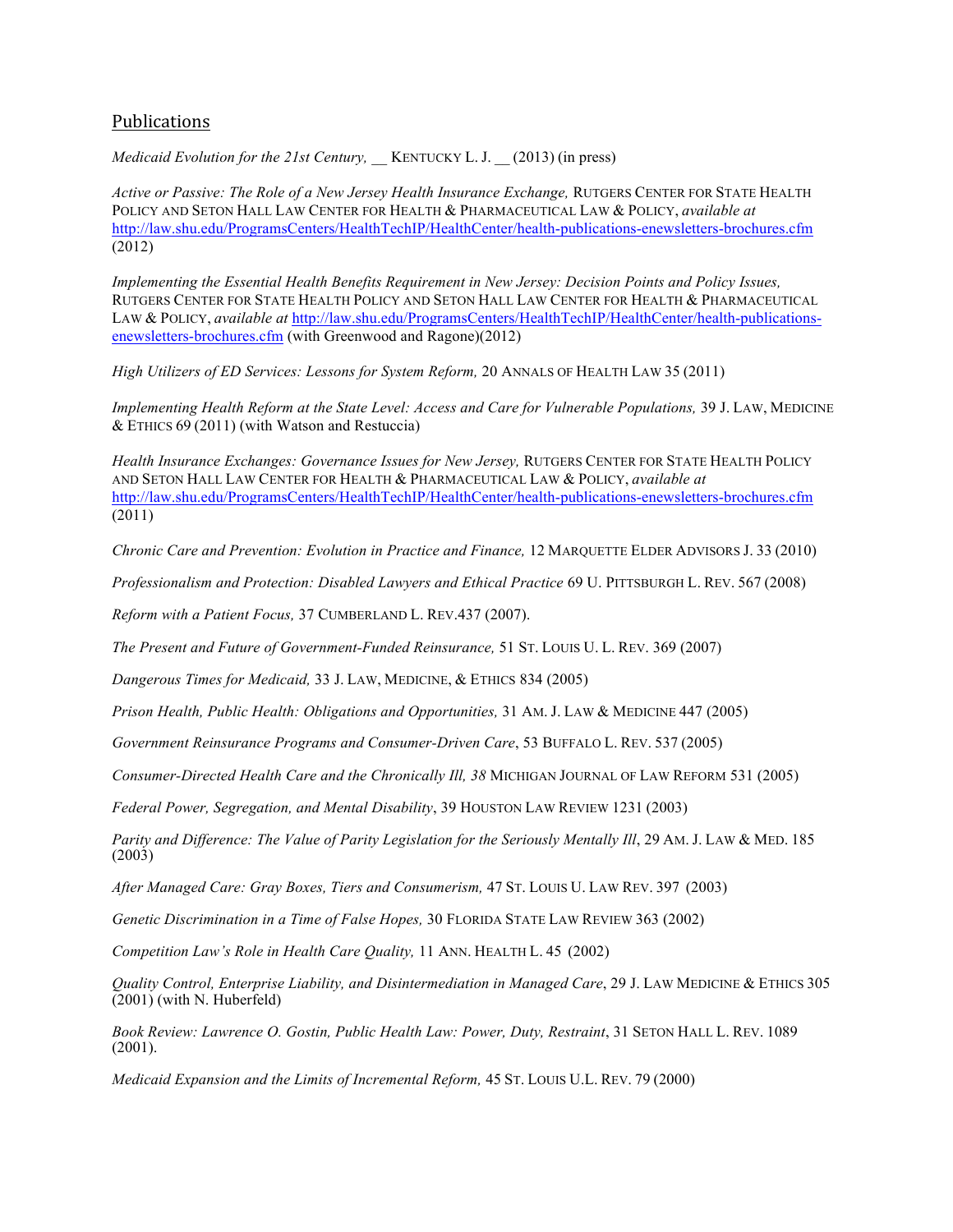*Prosecuting Police Misconduct*, 2000 WISCONSIN L. REV. 789

Fakers, Nuts and Federalism: Common Law in the Shadow of the ADA, 33 U.C. DAVIS L. REV. 95 (1999)

*The New Jersey Sexually Violent Predator Act: Analysis and Recommendations for the Treatment of Sex Offenders in New Jersey,* 24 SETON HALL LEG. J. 1 (1999) (with Cornwell and Witt)

*Canaries in the Coal Mine: The Chronically Ill in Managed Care,* 9 HEALTH MATRIX 79 (1999)

*Mission and Markets in Health Care: Protecting Essential Community Providers,* 75 WASHINGTON UNIVERSITY LAW QUARTERLY 1431 (1997)

*The Ends of Health Insurance*, 30 U.C. DAVIS L. REV. 311 (1997)

Patients at a Loss: Protecting Health Care Consumers Through Data Driven Quality Assurance, 45 KANSAS. L. REV*. 705 (1997)*

*The Battered Woman as Reasonable Person: A Critique of the Appellate Division Decision in STATE V. MCCLAIN,* 22 SETON HALL L. REV. 365 (1992)(with Lawrence Lustberg)

*Blood Testing for Prisoners: A Brief Reply,* 20 CONN. L. REV. 813 (1988) (with Catherine Hanssens)

#### PROFESSIONAL APPOINTMENTS, ACTIVITIES AND MEMBERSHIPS

| 2010-present     | Board member, Greater Newark Healthcare Coalition; Board Chair, 2011-12; Vice- |
|------------------|--------------------------------------------------------------------------------|
|                  | Chair, 2012-present                                                            |
| $2010$ - present | Member, American Health Lawyers Association                                    |
| 2010-2011        | Member, Board of Directors, Health e cITe NJ                                   |
| 2004-2005        | Member, Governor's Task Force on Mental Health                                 |
| 2004-2006        | Member, Board of Advisors, New Jersey Office of the Child Advocate             |
| 2004-2007        | Member, Greater Newark Health Care Facilities & Services Adv. Panel            |
| 2003-2005        | Member, New Jersey Health Care Coverage Task Force                             |
| 2003-2006        | Member, New Jersey Olmstead Advisory Council                                   |
| 2002-2006        | Member, New Jersey Health Decisions Disability Ethics Network                  |
| 1996-present     | Board member, North Jersey Community Research Initiative; Chair 2004-06; 2010- |
|                  | present (on leave, 2007-08)                                                    |
| 1995-Present     | Member, American Society of Law, Medicine & Ethics                             |
| 1999-2003        | Member, Supreme Court Fee Arbitration Committee, District VA                   |
| 1995-2001        | Member, N.J. Health Data Advisory Committee                                    |
| 2000-2001        | Member, N.J. Health Insurance Portability and Accountability Adv. Bd.          |
| 1999-2001        | Member, N.J. Commission On Hospitals                                           |
| 1998-2000        | Member, N.J. Supreme Court Civil Jury Charge Committee                         |
| 1997-1998        | Member, N.J. Cardiac Surgery Advisory Committee                                |
| 1996-1997        | Member, N.J. Charity Care/Managed Care Advisory Committee                      |
| 1995-1997        | Member, Lawyers Advisory Committee, U.S. District Court                        |
| 1995-1998        | Member, Supreme Court Attorney Ethics Committee, District VA                   |
| 1991-1993        | Vice Chair, New Jersey Hospital Rate Setting Commission                        |
| 1988-1991        | Member, Statewide Health Coordinating Council                                  |

### SELECTED PRESENTATIONS/LECTURES

| January 2014 | The Mental Health Conundrum Revisited: Implementation of the Affordable Care Act,<br>Demographic Trends, and Integrative Care Models, American Health Lawyers'<br>Association, New York, New York |
|--------------|---------------------------------------------------------------------------------------------------------------------------------------------------------------------------------------------------|
| October 2013 | <i>Medicaid Accountable Care Organizations: Legal Issues, Association of Accountable</i><br>Care Organizations, Trenton, New Jersey                                                               |
| October 2013 | Panelist: Inducements to Beneficiaries. A revised Agenda, American Health Lawyers'<br>Association, Convener's Session, Washington DC                                                              |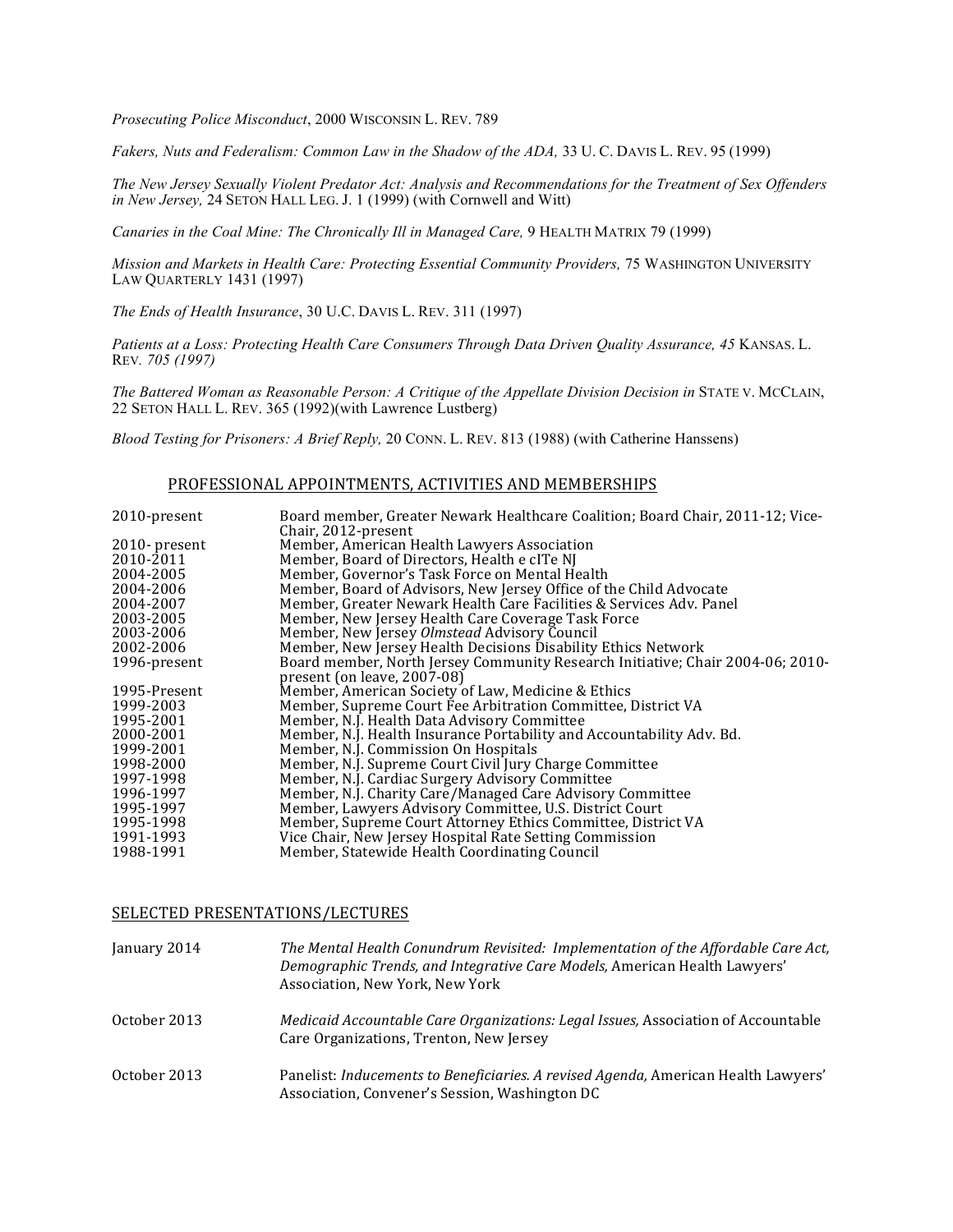| September 2013 | HCP Vaccine Mandates: Solutions, Options, Challenges Ahead, Center for Vaccine<br>Ethics and Policy, NYU Langone Medical Center, New York, New York                                       |
|----------------|-------------------------------------------------------------------------------------------------------------------------------------------------------------------------------------------|
| June 2013      | Gun Violence and Public Health Law, New Jersey Association of County and City<br>Health Officials Program, Hamilton, New Jersey                                                           |
| May 2013       | Panelist, NJ's Health Insurance Exchange: Ready to Launch? In New Jersey: State of<br>Health 2013, Council on State Public Affairs, Hamilton, New Jersey                                  |
| March 2013     | Medicaid in a Health Care Desert, Medicaid Matters, University of Kentucky Law<br>School, Lexington, Kentucky                                                                             |
| March 2013     | Health Reform: Advocacy in an FFE World, Law and Disability Issues, New Jersey<br>State Bar Foundation Panel: Health Reform: Implementation and Exchanges, New<br>Brunswick, New Jersey   |
| March 2013     | State Health Options: Advancing Access Under the ACA, State Health Reform, Suffolk<br>University Law School, Boston Massachusetts                                                         |
| March 2013     | New Jersey Health Reform, Health Care Reform: State of the States Roundtable,<br>University of Maryland Law School, Baltimore, Maryland                                                   |
| February 2013  | Gun Violence and Public Health Law, University of Medicine and Dentistry, School of<br>Public Health, Piscataway, New Jersey                                                              |
| November 2012  | Global Perspectives on a Right to Health Care, Comparative Universal Coverage<br>Efforts & Expanding Access to Health Care, Loyola University Chicago School of Law,<br>Chicago, Illinois |
| June 2012      | Health Reform in New Jersey: All Deliberate Speed, ASLME Health Law Professor's<br>Conference, Arizona State University, Tempe, Arizona                                                   |
| June 2012      | Health Reform Implementation and Litigation, Community Health Law Project<br>Annual Attorney-Advocate Conference, New Brunswick, NJ                                                       |
| May 2012       | Health Insurance Rate Review: Federal Rules, New Jersey Effects, Premium Rate<br>Review Forum, Rutgers Center for State Health Policy, New Brunswick, NJ                                  |
| March 2012     | Constitutional & Statutory Issues: The Affordable Care Act Media Briefing, Seton Hall<br>Law School, Newark, NJ                                                                           |
| March 2012     | Health Care: Public Good, Private Good, Is a For-Profit Structure a Viable Alternative<br>for Catholic Health Care Ministry? Seton Hall Law School, Newark, NJ                            |
| January 2012   | Public Health Law for Preventive Medicine, Department of Preventive Medicine, New<br>Jersey Medical School, Newark, NJ.                                                                   |
| December 2011  | Public Health Law, Department of Pediatrics Grand Rounds, New Jersey Medical<br>School, Newark, NJ.                                                                                       |
| December 2011  | Involuntary Outpatient Commitment, New Jersey Association of Mental Health and<br>Addiction Agencies, Trenton NJ.                                                                         |
| November 2011  | Health Reform and People with Disabilities, Healthcare Reform in the United States:                                                                                                       |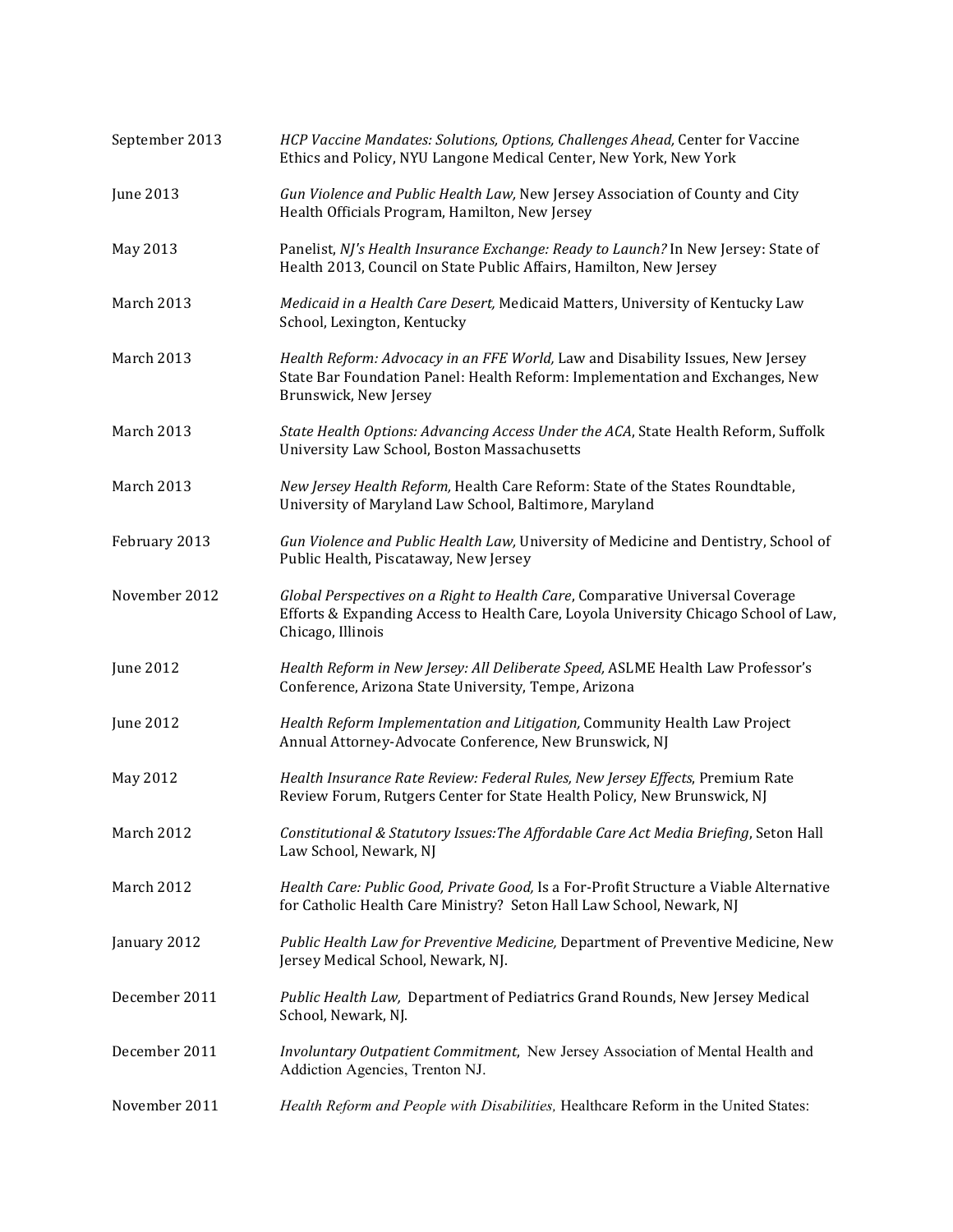|                  | Legal Implications and Policy Considerations, University of Connecticut Law School,<br>Hartford, Conn.                                                                                                                                             |
|------------------|----------------------------------------------------------------------------------------------------------------------------------------------------------------------------------------------------------------------------------------------------|
| October 2011     | Lessons from ACO Implementation in New Jersey, Seton Hall Law School, Implementing<br>the Affordable Care Act: What Role for Accountable Care Organizations?, Newark, NJ                                                                           |
| <b>June 2011</b> | High Utilizers of Emergency Department Services and Lessons for System Reform,<br>American Society of Law, Medicine, and Ethics Health Law Teachers' Conference,<br>Loyola University of Chicago Law School, Chicago, Ill.                         |
| March 2011       | Accountable Care Organizations and Medical Homes: Improving Care while Bending the<br>Cost Curve, or Providing New Tools for Market Dominance? Rutgers Institute for<br>Health, Health Care, Policy and Aging Research, New Brunswick, NJ          |
| December 2010    | Reforming Physical Health Care for the Seriously Mentally Ill, Grand Rounds,<br>Department of Psychiatry, New Jersey Medical School, Newark, NJ                                                                                                    |
| November 2010    | State Implementation Tasks Under the ACA: Medicaid and Exchanges, NJ Office of<br>Legislative Services and Rutgers Center on State Heath Policy, Trenton, NJ                                                                                       |
| November 2010    | Health Reform and Medicaid: The Interface of Law and Medicine, Annual conference<br>of American College of Obstetricians and Gynecologists of New Jersey, Holmdel, NJ                                                                              |
| September 2010   | Health Reform or Not: Increasing Access for Vulnerable Populations, Centers for<br>Disease Control and Prevention, American Society of Law, Medicine, and Ethics, "Using<br>Law, Policy, and Research to Improve the Public's Health," Atlanta, GA |
| September 2010   | Olmstead and Health Reform: The Role of Expanded Care Management and Self-<br>Direction in Furthering Social Autonomy for People with Disabilities, Governor's<br>Conference on Housing and Community Development, Atlantic City, NJ               |
| <b>June 2010</b> | The Mental Health Conundrum: The demographics and competing public policy, laws<br>and regulations, American Health Lawyers Association, Annual Conference, Seattle<br>WA (with Harvey Tettlebaum)                                                 |
| <b>June 2010</b> | Affordable Care: Cost, Quality, and Consumer Benefit, Consumer Voices for Coverage<br>Conference, New Brunswick, NJ                                                                                                                                |
| June 2010        | Mental Health Courts: Accommodation and Subordination, American Society of Law,<br>Medicine, and Ethics Health Law Teachers' Conference, University of Texas Law<br>School, Austin, TX                                                             |
| May 2010         | PPACA: Long Term Care, New Jersey Institute for Continuing Legal Education, New<br>Brunswick, NJ                                                                                                                                                   |
| May 2010         | PPACA: Insurance Regulation, New Jersey Institute for Continuing Legal Education,<br>New Brunswick, NJ                                                                                                                                             |
| March 2010       | Chronic Care and Prevention: Evolution in Practice and Finance, Preventive Care<br>Symposium, Marquette Law School, Milwaukee WI                                                                                                                   |
| November 2009    | Health Reform for People with Mental Illness, New Jersey Psychiatric Rehabilitation<br>Association, Woodbridge, NJ                                                                                                                                 |
| November 2009    | Health Reform and Community Access to Care, Leadership Newark, Newark, NJ                                                                                                                                                                          |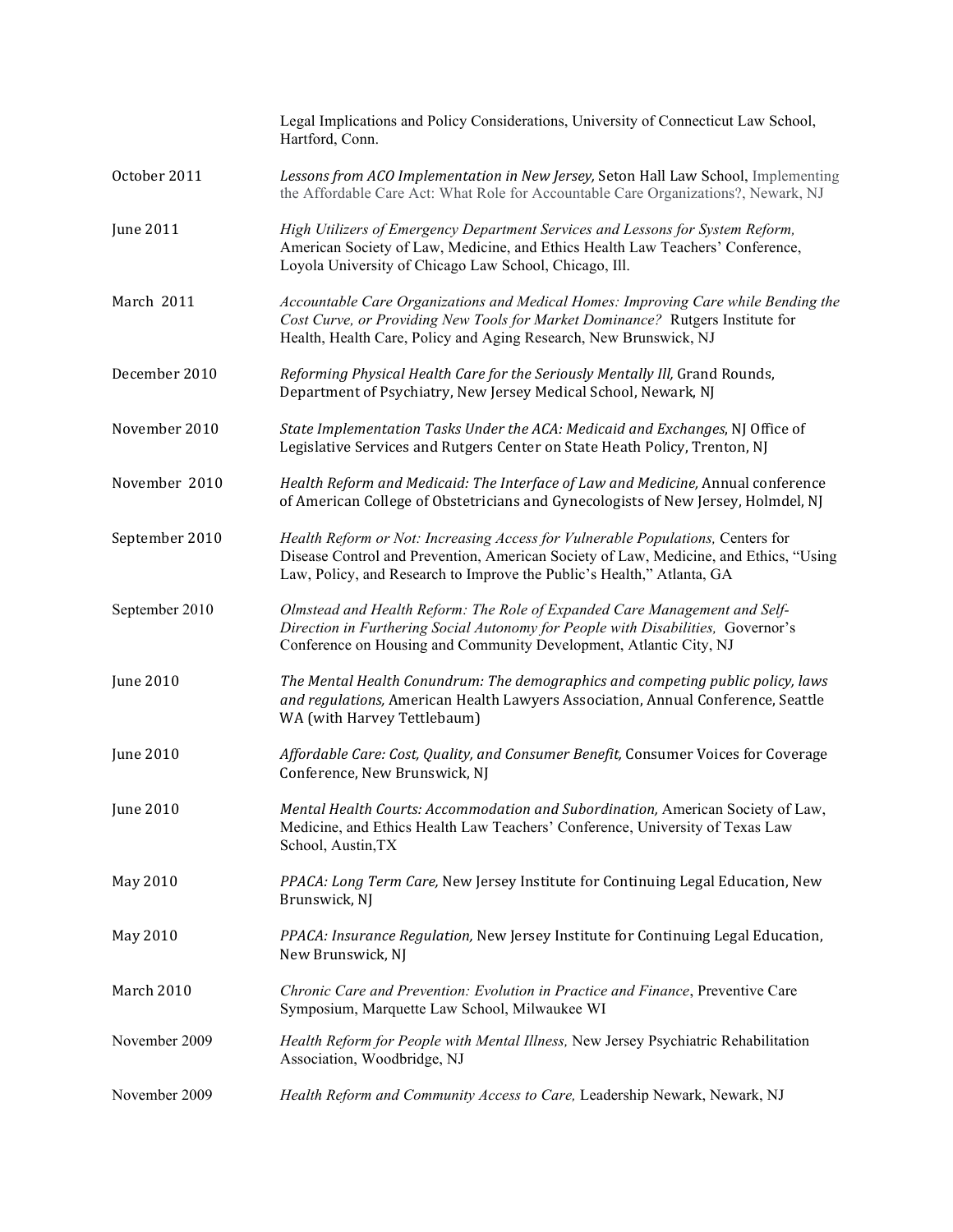| <b>June 2009</b> | Chronic care management as an alternative to medical innovation, American Society of<br>Law, Medicine, and Ethics Health Law Teachers' Conference, Case Western Law<br>School, Cleveland, OH       |
|------------------|----------------------------------------------------------------------------------------------------------------------------------------------------------------------------------------------------|
| May 2009         | Mandated private insurance for EIS: fiscal and policy implications, Syracuse University<br>Program in Disability Studies in Education, Syracuse, NY                                                |
| March 2009       | Comparative Effectiveness Analysis in Health: Learning Lessons from Abroad, Drexel<br>Law School, Philadelphia, Pa.                                                                                |
| September 2007   | Disability Law and Attorney Ethics: Accommodation of Disability and Zealous<br>Representation, Emory Law School, Atlanta, Ga.                                                                      |
| April 2007       | Health Reform and Chronic Illness, New Jersey Bar Foundation, Conference on Law &<br>Disability Issues, New Brunswick, NJ                                                                          |
| February 2007    | Massachusetts Health Reform and Beyond: Next Steps, Cumberland Law School,<br>Birmingham, Ala.                                                                                                     |
| December 2006    | Health Law Practice in the Public Interest, NJ State Bar Ass'n, Health & Hospital Law<br>Section, New Brunswick, NJ                                                                                |
| June 2006        | Cost Effectiveness: From Theory to Practice, Am, Society of Law, Med. & Ethics,<br>Baltimore, Md.                                                                                                  |
| <b>June 2006</b> | Health Reform, Race, and Immigration Status, NJN-TV, Due Process                                                                                                                                   |
| May 2006         | Client's Rights and Unanticipated Medical Outcomes: Disclosures, Apologies,<br>Mediation, and the Adversary System, New York City Bar Ass'n, New York                                              |
| March 2006       | The Role of Reinsurance in Health Reform, Symposium, St. Louis U. School of Law, St.<br>Louis, Mo.                                                                                                 |
| February 2006    | Cost-Benefit Analysis in Times of Limited Resources, Distinguished Speaker Series, St.<br>Louis U. School of Law, St. Louis, Mo.                                                                   |
| February 2006    | Autonomy, Paternalism, and Serious Mental Illness, St. Louis U. School of Law, St.<br>Louis, Mo.                                                                                                   |
| April 2005       | Population Health and Disability Rights, Florida Department of Health, Lantana,<br>Florida                                                                                                         |
| April 2005       | Legal Aspects of Mental Health Reform, Law & Disability Conference, New Jersey<br>State Bar Foundation, New Brunswick, NJ                                                                          |
| November 2004    | Public Health Law and the ADA: Population Health Meets Disability Rights, University<br>of Medicine and Dentistry School of Public Health, Piscataway, New Jersey                                  |
| September 2003   | Sovereign Immunity and Representing People With Disabilities, Workshop, New<br>Jersey Protection and Advocacy, Trenton, New Jersey                                                                 |
| June 2003        | But Is It Insurance? Social Policy, Risk, and the Impoverishment of the Chronically Ill:<br>American Society of Law, Medicine & Ethics, Wilmington, Delaware                                       |
| April 2003       | The Future of Health Care Access for People With Disabilities, Keynote: New Jersey<br>State Bar Foundation and Community Health Law Project, Law & Disability Issues,<br>New Brunswick, New Jersey |